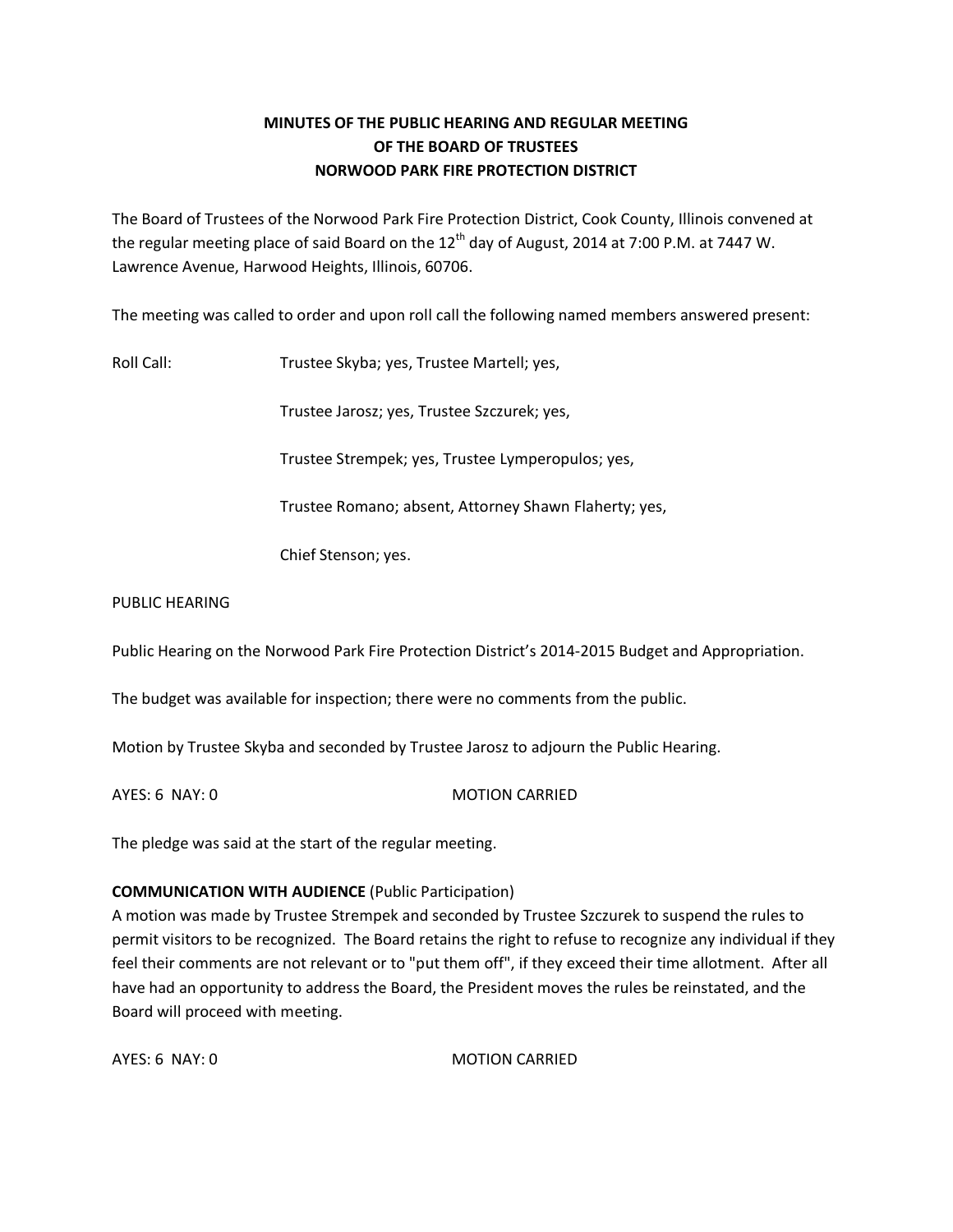A motion was made by Trustee Martell and seconded by Trustee Skyba to approve the payment of all current disbursements in the amount of \$402,812.72.

Roll Call: Trustee Romano; absent, Trustee Lymperopulos; yes, Trustee Strempek; yes, Trustee Szczurek; yes, Trustee Jarosz; yes, Trustee Skyba; yes, Trustee Martell; yes. AYES: 6 NAY: 0 MOTION CARRIED Motion by Trustee Lymperopulos and seconded by Trustee Jarosz to approve the minutes of the Regular meeting held on July  $8<sup>th</sup>$ , 2014.

Roll Call: Trustee Skyba; present, Trustee Martell; yes,

Trustee Jarosz; yes, Trustee Szczurek; yes,

Trustee Strempek; yes, Trustee Lymperopulos; yes,

Trustee Romano; absent.

AYES: 6 NAY: 0 MOTION CARRIED

Motion by Trustee Lymperopulos and seconded by Trustee Strempek to approve the minutes of the Closed Session meeting held on July  $8<sup>th</sup>$ , 2014.

Roll Call: Trustee Skyba; present, Trustee Martell; yes,

Trustee Jarosz; yes, Trustee Strempek; yes,

Trustee Szczurek; yes, Trustee Lymperopulos; yes,

Trustee Romano; absent.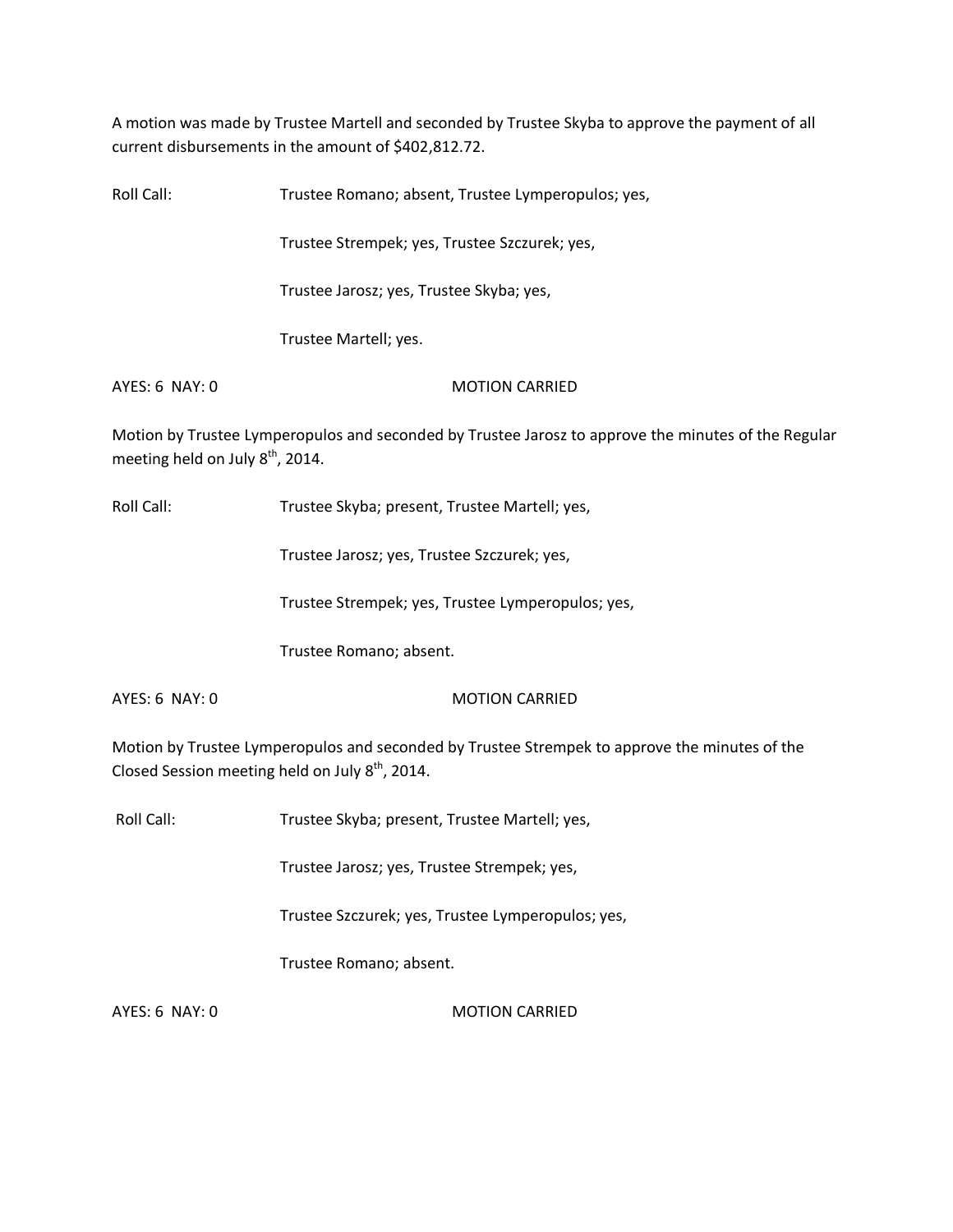#### **TREASURER'S REPORT**

# Schedule of Assets (Arising from Cash Transactions) July 31st, 2014

| Assets                                                      |                       |
|-------------------------------------------------------------|-----------------------|
| Checking and money market accounts (interest rate-APY):     |                       |
| Plaza Bank checking #4303503 (0.046%)                       | \$1,500.83            |
| Plaza Bank money market #4303498 (0.295%)                   | 685,452.25            |
| Plaza Bank ambulance billing money market #4304492 (0.295%) | 430,598.31            |
| Plaza Bank-Medical #1003102                                 | 2,133.90              |
| Total checking and money market accounts                    | 1,119,685.29          |
| Certificates of deposit (interest rate and maturity):       |                       |
| Plaza Bank (0.65%, 09/02/14)                                | 624,032.29            |
| Belmont Bank and Trust (1.00% 08/23/14)                     | 541,974.25            |
| Belmont Bank (1.00% 08/05/16)                               | 125,082.43            |
| Plaza Bank (0.65% 09/18/14)                                 | 423,635.79            |
| Plaza Bank (0.65% 12/23/14)                                 | 473,960.53            |
| Belmont Bank (1.00% 08/21/14)                               | 518,150.69            |
| Belmont Bank (.996% 07/19/16)                               | 367,005.66            |
| Total certificates of deposit                               | 3,073,841.64          |
| Total checking, money market and certificates of deposit    | <u>\$4,193,526.93</u> |

Motion by Trustee Skyba, seconded by Trustee Szczurek to approve the Treasurer's report as presented from the Financial Statement for July 2014**.** 

Renewed 2 CD's. We were able to get 1% for 2 years CD's. Discussion.

| Roll Call: | Trustee Skyba; yes, Trustee Martell; yes, |
|------------|-------------------------------------------|
|------------|-------------------------------------------|

Trustee Jarosz; yes, Trustee Szczurek; yes,

Trustee Strempek; yes, Trustee Lymperopulos; yes,

Trustee Romano; absent.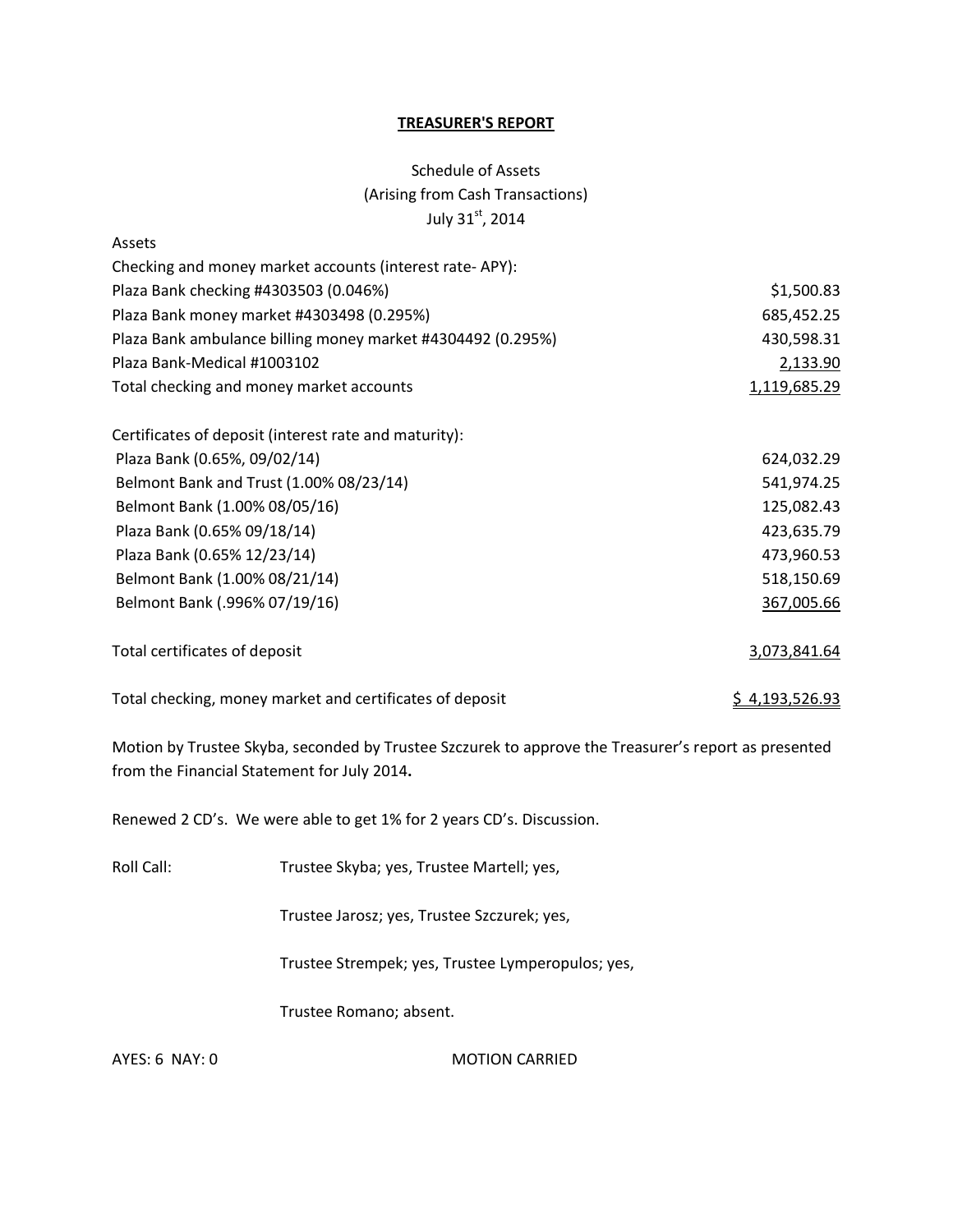## **Chiefs Report:**

All Trustees received a copy of the alarm report.

All Trustees received a copy of the inspection report along with the list of completed inspections for this month.

The repairs the architect requested are on the agenda. The tuckpointer (Felber) met with the architect a couple of weeks ago to go over his recommendations. Felber had given us a quote on the work he thought needed to be done. His original price was \$9,000 but the architect wants him to do much more along with taking down some brick and block and rebuilding part of the wall. He was going to seal the exposed walls with one coat of Tamoseal, but it needs two coats. The cost has risen to \$14,000 and this does not include the roof. The concrete work needs to be done separately before the roof work needs to be done. Felber had two roofers come out to give their opinion and they both thought the roof should be reroofed soon. Their quotes were around \$30,000 to put a torch down roof but it doesn't need to be done right away.

Our Engine remains in the shop, the accident occurred on May  $12<sup>th</sup>$ . We are told that every time they put the body back on the frame it is off by ¼ inch. They assure us that it will be 100% when we get it back and we have nothing to worry about. I am staying on top of it and I will let you know when I know. After it gets back from the frame shop It still has to go back to the body shop for a few minor things. The court case has had two court dates up to this point both ending in continuances. DC Kovalcik and I attended both hearings but we were told this could drag on for a while and they would let us know if they wanted us to attend.

The defibrillator is on the agenda, I worked with Shawn, Tom Lupo and John Spina their attorney on the intergovernmental agreement. The Township will be invoiced directly so we don't have to worry about our budget. Delivery time is 60 to 90 days.

We will be trading in our 2005 International Ambulance for \$15,000. Our last two units we got rid of we received \$10,000 and \$20,000. We will be using the unit in reserve until the new one is ready in 7-8 months.

Our annual open house is scheduled for October  $4<sup>th</sup>$ . Mark it on your calendar, hope everybody can make it.

Speaker phone, they came out today, they would need to run analog lines to each conference room in order for it to work. We asked them to look into a speaker phone that we can use with the data phone and get us a price.

Motion by Trustee Martell and seconded by Trustee Skyba to accept the Chief's Report for July 2014 as presented.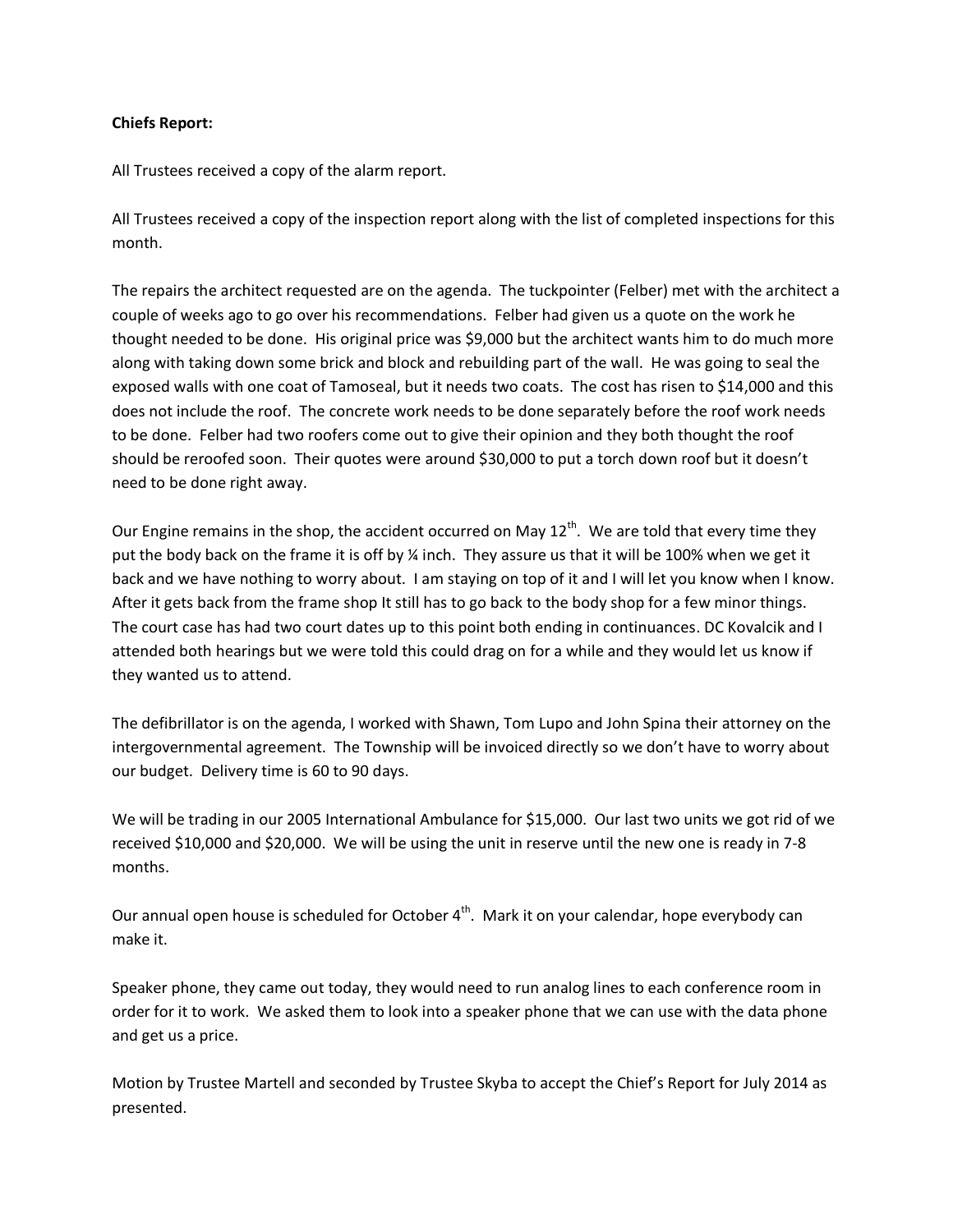#### AYES: 6 NAY: 0 MOTION CARRIED

#### **President Report:**

Nothing to report at this time.

#### **Attorney's Report:**

Attorney Flaherty discussed the new bidding law that passed effective January 1, 2015. Any supplies, material or work over \$20,000 will need to go to a formal bidding process. Discussion.

The policies should be taken a chapter at a time since it is such a large document. You would adopt it all at once at the end. The union will get to look at the Rules and Regulations before they are adopted.

Pension Senate Bill is in the courts and looks like it will be struck down.

Trustee Martell asked if our previous policies will become null and void once we pass the new ones. Attorney Flaherty stated the goal was to include all of the old policies into the new document. If there is something that needs to be changed or added later it can be done very easily .

#### **Committee Reports:**

Finance Committee- Trustee Martell stated that they met to go over the Budget & Appropriation and went line by line and they agreed with everything. Discussed the options for the purchase of the new ambulance and possibly financing it, the recommendation is to pay cash.

Building and Equipment Committee- Chairman Szczurek stated that they discussed the building issues earlier and as time goes on will be discussing equipment.

Technology and PR Media Committee- Chairman Strempek stated there is nothing to report at this time.

Policy Committee- Trustee Skyba stated that they will be reviewing the policies.

Pension Fund- Trustee Martell stated the board met and the fund had solid performance. Discussed doing a funding study, there was a general agreement that they would pay what they normally would for the actuarial and the District would pay for the rest.

#### **Old Business:**

None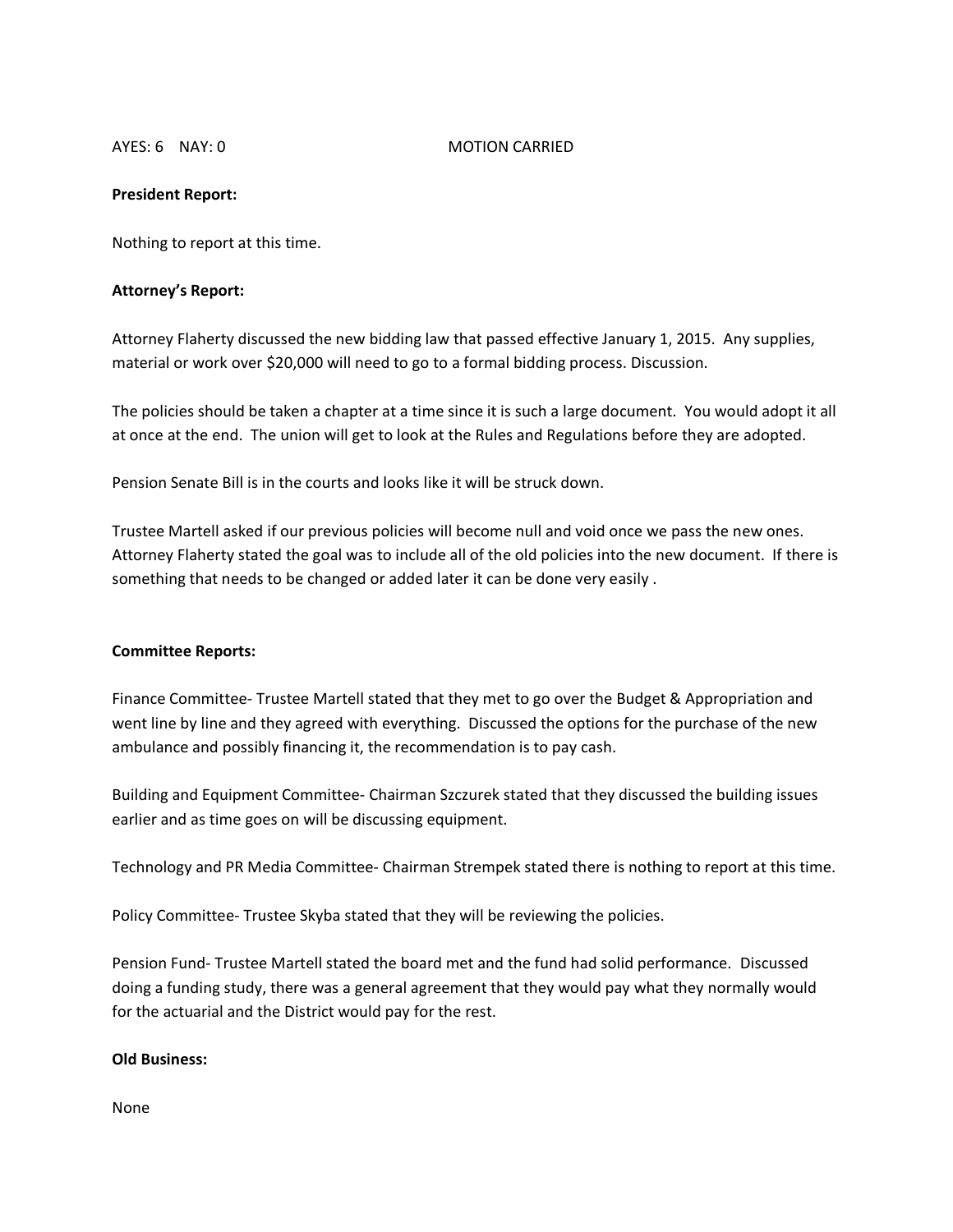#### **New Business**:

Trustee Lymperopulos would like to entertain the thought of changing the meeting date from Tuesday's to Monday's. He is involved with Vietnam Veterans organization that meets at the same day and time as this board and would like to do both. Discussion. Trustee Martell asked for it to be a half hour later if we are going to move it. The Chief said that nothing can be done until the New Year because it had been posted in the paper. Everyone would like to have a month to think about it, but more are finding Wednesday's more convenient.

Motion by Trustee Lymperopulos and seconded by Trustee Martell to adopt and approve Ordinance #14-2, the Norwood Park Fire Protection district Budget and Appropriation for fiscal year 2014-2015.

Roll Call: Trustee Skyba; yes, Trustee Martell; yes,

Trustee Jarosz; yes, Trustee Szczurek; yes,

Trustee Strempek; yes, Trustee Lymperopulos; yes,

Trustee Romano; absent.

#### AYES: 6 NAY: 0 MOTION CARRIED

Motion by Trustee Martell and seconded by Trustee Jarosz to adopt and approve Resolution #14-5, A Resolution authorizing entry into an intergovernmental Agreement with the Norwood Park Township.

Roll Call: Trustee Romano; absent, Trustee Strempek; yes,

Trustee Jarosz; yes, Trustee Skyba; yes,

Trustee Martell; yes, Trustee Szczurek; yes,

Trustee Lymperopulos; yes.

AYES: 6 NAY: 0 MOTION CARRIED

Motion by Trustee Skyba and seconded by Trustee Jarosz to adopt and approve Resolution #14-6, A Resolution authorizing the sale of surplus vehicles.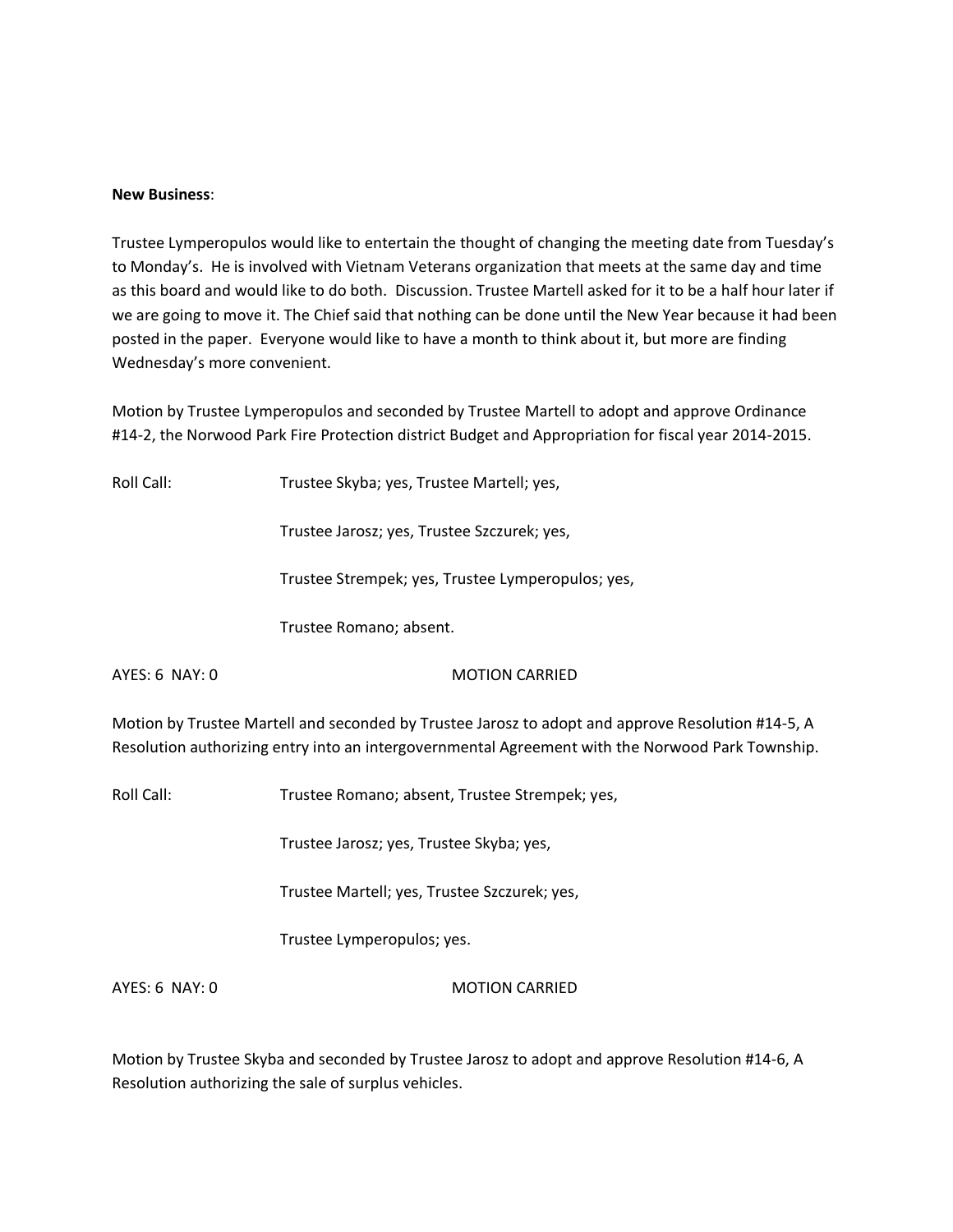Roll Call: Trustee Skyba; yes, Trustee Martell; yes,

Trustee Jarosz; yes, Trustee Szczurek; yes,

Trustee Strempek; yes, Trustee Lymperopulos; yes,

Trustee Romano; absent.

AYES: 6 NAY: 0 MOTION CARRIED

Motion by Trustee Lymperopulos and seconded by Trustee Martell to approve the purchase of a 2015 Ford E450 Chassis on a custom Horton Conversion per Norwood Park Specifications and SPC/NWMC Contract #133, including one (1) Ferno 93H Pro Flex Cot from Foster Coach Sales at a cost of \$154,301.00. Price includes the trade in of the 2005 International and a Performance Bond.

Roll Call: Trustee Skyba; yes, Trustee Martell; yes,

Trustee Jarosz; yes, Trustee Szczurek; yes,

Trustee Strempek; yes, Trustee Lymperopulos; yes,

Trustee Romano; absent.

## AYES: 6 NAY: 0 MOTION CARRIED

Motion by Trustee Skyba and seconded by Trustee Martell to approve the purchase of a Zoll X Series Monitor/Defibrillator including all accessories from Zoll Medical Corporation, at a cost of \$30,049.35.

Roll Call: Trustee Martell; yes, Trustee Skyba; yes,

Trustee Jarosz; yes, Trustee Strempek; yes,

Trustee Szczurek; yes, Trustee Lymperopulos; yes,

Trustee Romano; absent.

AYES: 6 NAY: 0 MOTION CARRIED

Motion by Trustee Skyba and seconded by Trustee Strempek to approve the change in life insurance policies from Principal Insurance and Trustmark Insurance to The Standard Insurance Company effective August 1, 2014.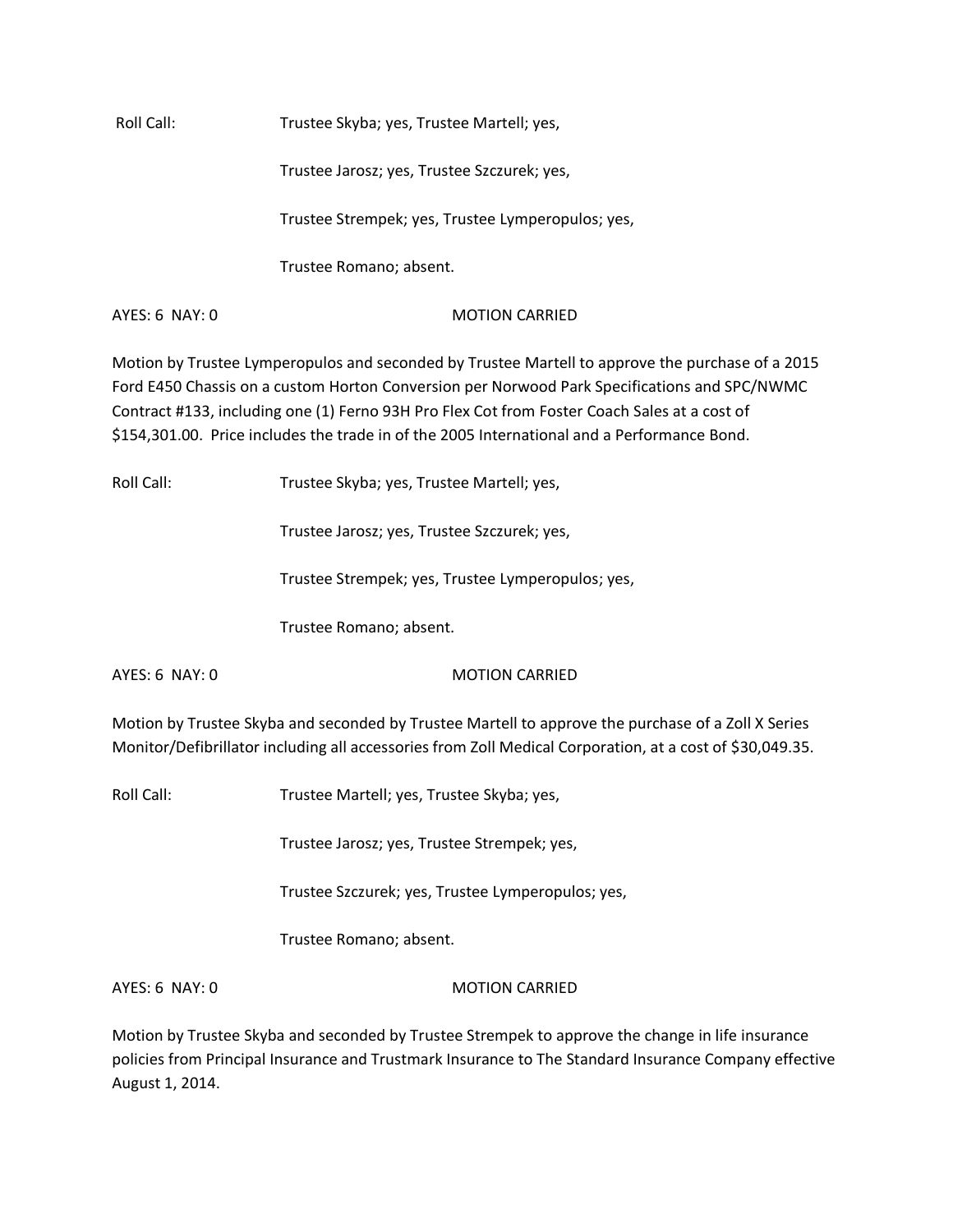Roll Call: Trustee Skyba; yes, Trustee Martell; yes,

Trustee Jarosz; yes, Trustee Szczurek; yes,

Trustee Strempek; yes, Trustee Lymperopulos; yes,

Trustee Romano; absent.

AYES: 6 NAY: 0 MOTION CARRIED

Motion by Trustee Jarosz and seconded by Trustee Lymperopulos to approve the proposal from T&M Electric Company at a cost of \$3,600.00, which includes the installation, labor and materials for the lighting project on the west side and rear of building.

Chief Stenson explained the proposal per Trustees Martell's request.

Roll Call: Trustee Skyba; yes, Trustee Martell; yes,

Trustee Jarosz; yes, Trustee Szczurek; yes,

Trustee Strempek; yes, Trustee Lymperopulos; yes,

Trustee Romano; absent.

AYES: 6 NAY: 0 MOTION CARRIED

Motion by Trustee Skyba and seconded by Trustee Lymperopulos to approve Felber's Tuckpointing Company to do repairs on the addition roof recommended by the structural Engineer for a cost of \$14,000.00.

Trustee Martell asked about the roof and how long we can wait on the repair.

Roll Call: Trustee Skyba; yes, Trustee Martell; yes,

Trustee Jarosz; yes, Trustee Szczurek; yes,

Trustee Strempek; yes, Trustee Lymperopulos; yes,

Trustee Romano; absent.